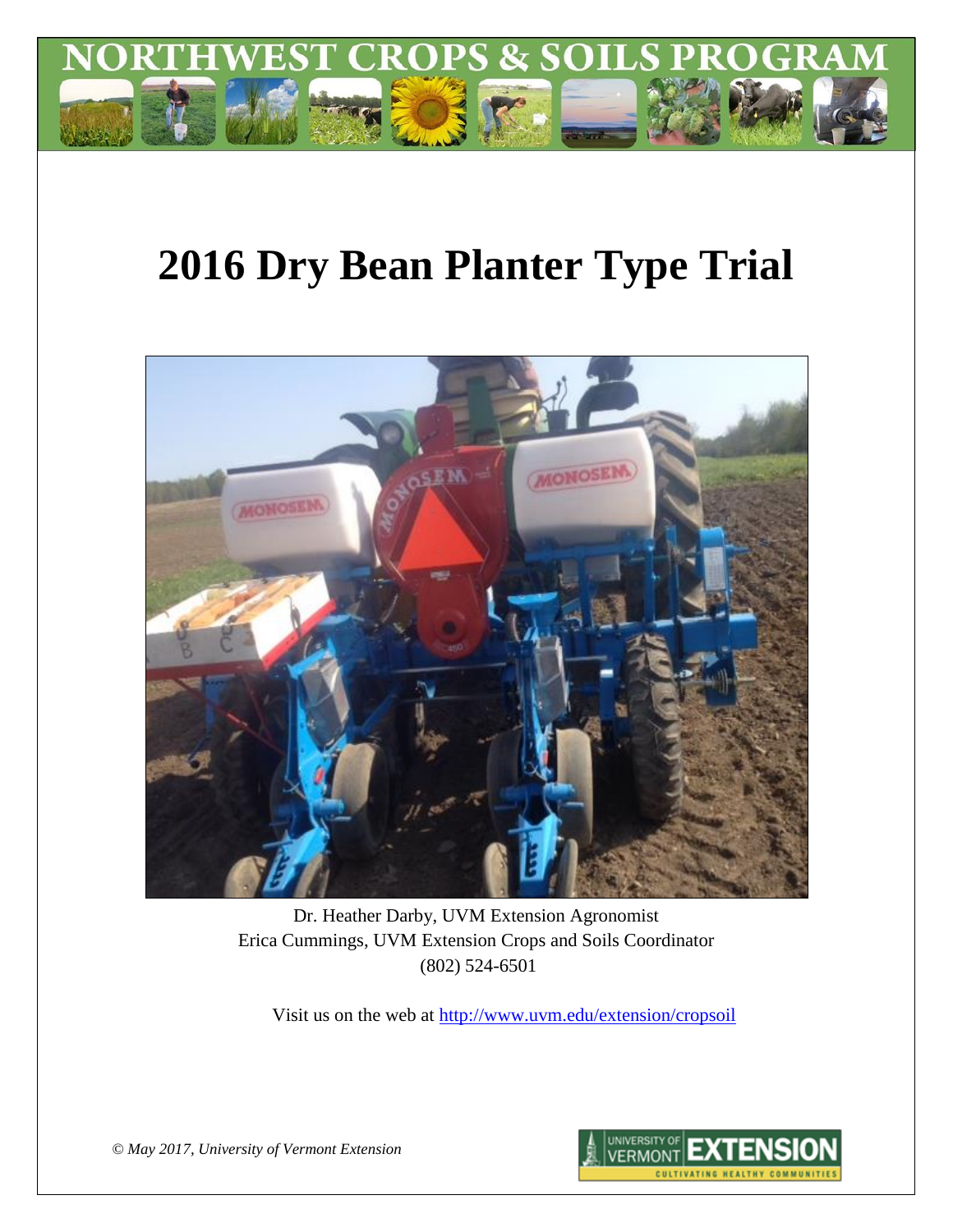### **2016 DRY BEAN PLANTER TYPE TRIAL Dr. Heather Darby, University of Vermont Extension [heather.darby\[at\]uvm.edu](mailto:hdarby@uvm.edu?subject=2012%20Winter%20Wheat%20Planting%20Date)**

Dry beans (Phaseolus vulgaris), a high-protein pulse crop, have been grown in the Northeast since the 1800's. As the local food movement expands, consumers are requesting more and more locally produced foods, and heirloom dry beans are no exception. Currently, the demand for heirloom dry beans has exceeded the supply. In an effort to support and expand the local bean market throughout the northeast, the University of Vermont Extension Northwest Crops and Soils Program established a trial to evaluate the impact of planter type on dry bean yield. This project was funded as part of a USDA NE-SARE Partnership Grant (PG16-049).

## **MATERIALS AND METHODS**

The trial was conducted in 2016 at Borderview Research Farm in Alburgh, VT. The experimental design was a randomized complete block design with six replications. The treatment compared dry beans seeded with a precision vacuum seeder (Monosem) or a planter fitted with bean cups (John Deere 1750).

The soil type at the project site was a Benson rocky silt loam. The seedbed was prepared by spring plow, followed by disk and spike tooth harrow. All plots were managed with practices similar to those used by producers in the surrounding areas (Table 1).

| <b>Trial information</b>                   | <b>Borderview Research Farm</b>  |  |  |
|--------------------------------------------|----------------------------------|--|--|
|                                            | Alburgh, VT                      |  |  |
| Soil type                                  | Benson rocky silt loam           |  |  |
| <b>Previous crop</b>                       | Sod                              |  |  |
| <b>Tillage operations</b>                  | Spring plow, disk, and spike     |  |  |
|                                            | tooth harrow                     |  |  |
| Plot size (ft)                             | $10 \times 20$                   |  |  |
| <b>Row spacing (in)</b>                    | 30                               |  |  |
| <b>Replicates</b>                          | 6                                |  |  |
| <b>Variety</b>                             | <b>Yellow Eye</b>                |  |  |
| Starter Fertilizer (lbs ac <sup>-1</sup> ) | 150 (10-20-20)                   |  |  |
| <b>Planting date</b>                       | $17 - \text{Jun}$                |  |  |
| <b>Cultivation</b>                         | 4-Row Brillion: 6-Jul and 11-Jul |  |  |
| <b>Harvest date</b>                        | $26$ -Sep                        |  |  |

#### **Table 1. Dry bean planter type trial specifics in Alburgh, VT, 2016.**

The variety used for this trial was Yellow Eye. Plots were planted on 17-Jun with a Monosem 2-row planter at a rate of seven seeds per foot (121,968 seeds per acre), or a John Deere 1750 with soybean cups (16-Driver/24-Driven) at a rate of 77,000 seeds per acre. Prior to planting, bean seed was treated with dry bean inoculant (*Rhizobium leguminosarum biovar phaseoli*). Additionally, a starter fertilizer was applied at 150 lbs ac<sup>-1</sup> of 10-20-20 at the time of planting. The plots were  $10'x 20'$ , with 30-inch row spacing. Plots were mechanical cultivated with a four-row Brillion cultivator on 6-Jul and 11-Jul. At the time of harvest, plant height, and 10 pods from each plot were examined for the presence of disease. Plots were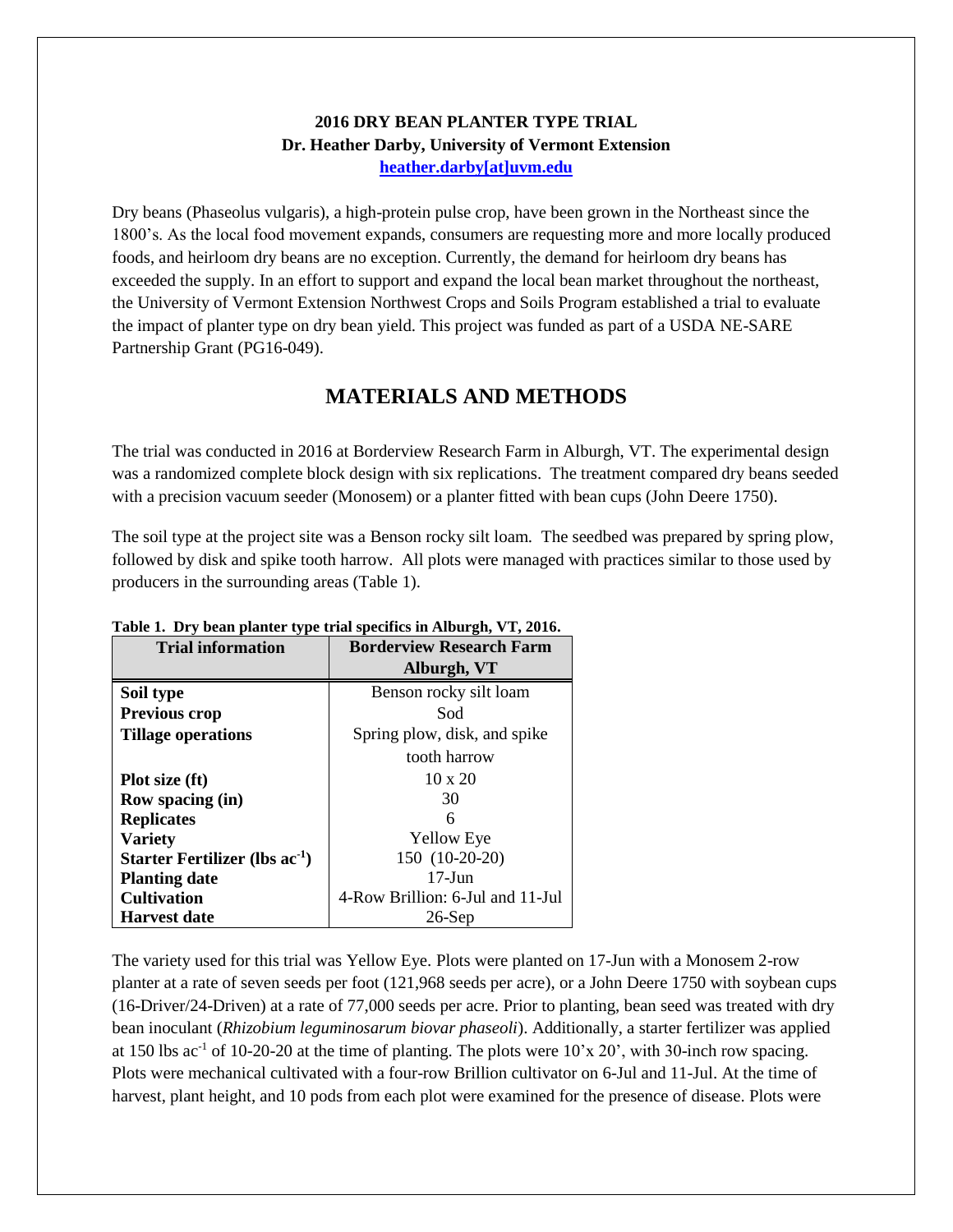hand harvested in Alburgh on 26-Sep and were then threshed with a portable thresher with a rasp bar rotor. Beans were then weighed to calculate yields and a DICKEY-John MINI GAC Plus meter was used to determine bean moisture content and test weight.

Data was analyzed using mixed model analysis using the mixed procedure of SAS (SAS Institute, 1999). Replications were treated as random effects and treatments were treated as fixed. Mean comparisons were made using the Least Significant Difference (LSD) procedure when the F-test was considered significant  $(p<0.10)$ 

Variations in yield and quality can occur because of variations in genetics, soil, weather and other growing conditions. Statistical analysis makes it possible to determine whether a difference among varieties is real or whether it might have occurred due to other variations in the field. At the bottom of each table, a LSD value is presented for each variable (e.g. yield). Least Significant Differences at the 10% level of probability are shown. Where the difference between two varieties within a column is equal to or greater than the LSD value at the bottom of the column, you can be sure in 9 out of 10 chances that there is a real difference between the two varieties. In the example below, variety A is significantly different from variety C, but not from variety B. The difference between A and B is equal to 725, which is less than the LSD value of 889. This means that these varieties did not differ in yield. The difference between A and C is equal to 1454, which is greater than the LSD value of 889. This means that the yields of these varieties were significantly different from one another. The asterisk indicates that variety B was not significantly lower than the top yielding variety.

| Variety    | Yield |  |  |
|------------|-------|--|--|
| A          | 3161  |  |  |
| B          | 3886* |  |  |
| C          | 4615* |  |  |
| <b>LSD</b> | 889   |  |  |

## **RESULTS AND DISCUSSION**

Seasonal precipitation and temperature recorded at a weather station in close proximity to the Alburgh trial site are shown in Table 2. The weather during the 2016 growing season was warmer and drier than average. Below average rainfall was recorded in June, July, August, and September totaled 5.35 inches below the 30-year average. There was an accumulation of 2222 Growing Degree Days (GDDs), which is 195 GDDs above the 30-year average.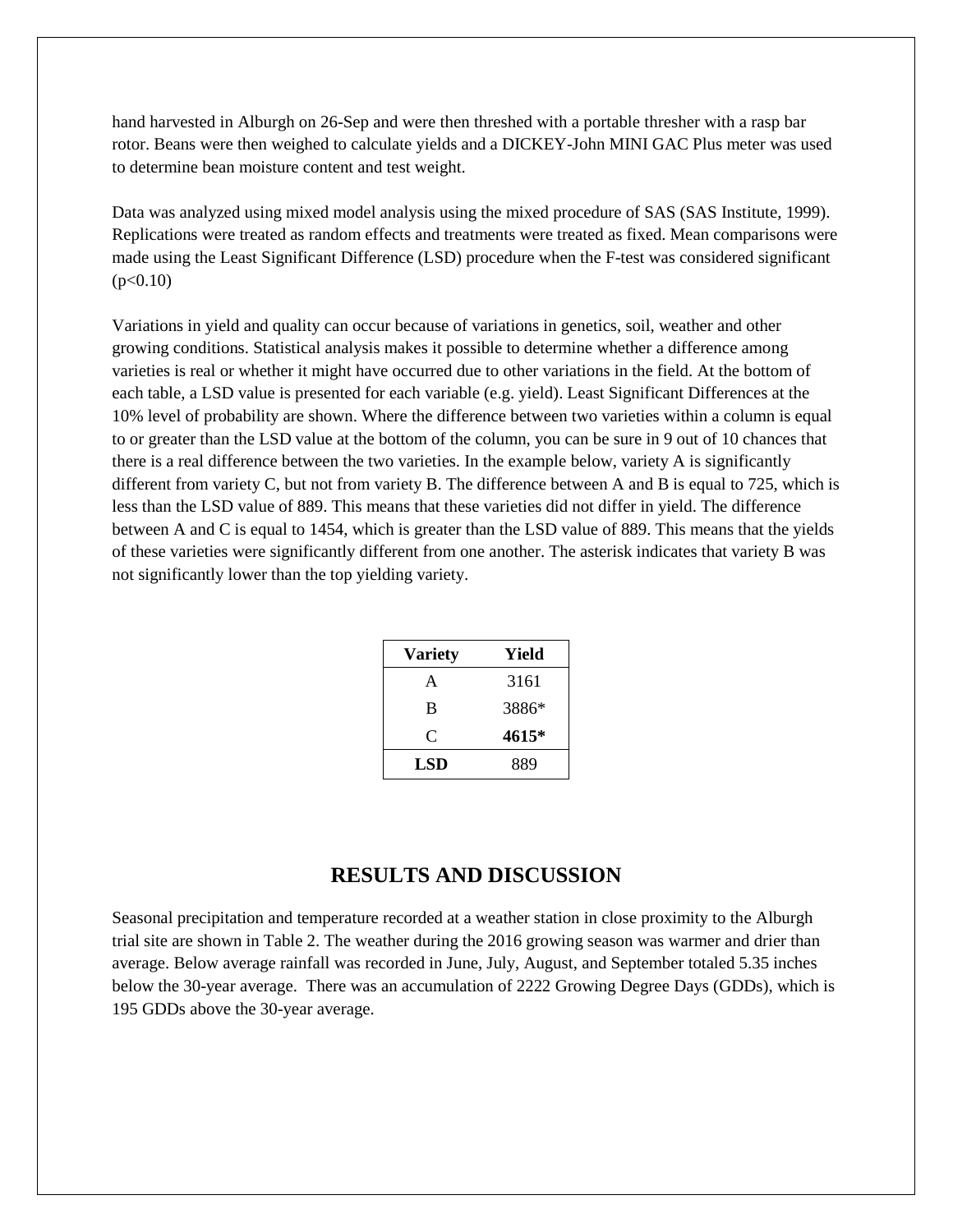| Alburgh, VT                       | Jun     | Jul.    | Aug     | <b>Sep</b> |
|-----------------------------------|---------|---------|---------|------------|
| Average temperature $(^{\circ}F)$ | 65.8    | 70.7    | 71.6    | 63.4       |
| Departure from normal             | 0.01    | 0.13    | 2.85    | 2.90       |
|                                   |         |         |         |            |
| Precipitation (inches)            | 2.81    | 1.79    | 2.98    | 2.47       |
| Departure from normal             | $-0.88$ | $-2.37$ | $-0.93$ | $-1.17$    |
|                                   |         |         |         |            |
| Growing Degree Days (50-86°F)     | 481     | 640     | 663     | 438        |
| Departure from normal             | 7.2     | 1.4     | 81.9    | 104        |

**Table 2. Temperature and precipitation summary for Alburgh, VT, 2016.**

Based on weather data from a Davis Instruments Vantage Pro2 with WeatherLink data logger.

Historical averages are for 30 years of data provided by the NOAA (1981-2010) for Burlington, VT. Alburgh precipitation data from 8/17/16-10/31/16 was missing and replaced by data provided by the NOAA for Highgate, VT.

Plant height was significantly different between planter types (Table 3). Yellow Eyes planted with the Monosem 2-row planter were the tallest (44.0 cm), while the beans planted with the John Deere 1750 were shortest (38.1 cm). There were no significant differences in pod disease, dry matter yield, harvest moisture and test weight between the planter types. The beans planted with the John Deere 1750 had the lowest pod disease. Overall, the amount of pod disease on the beans planted with either planter was relatively low. The higher seeding rate and therefore plant populations of the Monosem 2-row planter may have impacted pod disease by restricting airflow. Yellow Eyes planted with the Monosem 2-row planter yielded the highest (1525 lbs ac<sup>-1</sup>). The harvest moistures for the beans planted with either planter type were above the recommended storage moisture of 13%, and therefore all samples had to be dried down. Additionally, neither of the treatments met industry standards of 60 lbs bu<sup>-1</sup> for test weight.

| <b>Planter type</b> | <b>Plant</b><br>height | Pod<br>disease | Dry matter<br>yield   | <b>Harvest</b><br>moisture | <b>Test</b><br>weight  |
|---------------------|------------------------|----------------|-----------------------|----------------------------|------------------------|
|                     | cm                     | $\frac{0}{0}$  | $1b$ ac <sup>-1</sup> | $\%$                       | $lbs$ bu <sup>-1</sup> |
| John Deere 1750     | 38.1                   | 5.00           | 1390                  | 21.7                       | 56.5                   |
| Monosem             | 44.0*                  | 10.0           | 1525                  | 21.4                       | 55.9                   |
| LSD(0.10)           | 3.43                   | <b>NS</b>      | <b>NS</b>             | <b>NS</b>                  | <b>NS</b>              |
| Trial Mean          | 41.1                   | 7.50           | 1458                  | 21.6                       | 56.2                   |

**Table 3. Pre-harvest measurements and yield by planter type.**

\*Treatments that did not perform significantly different than the top-performing treatment shown in **bold** in a particular column by dry bean type are indicated with an asterisk.

NS-Treatments were not significantly different from one another.